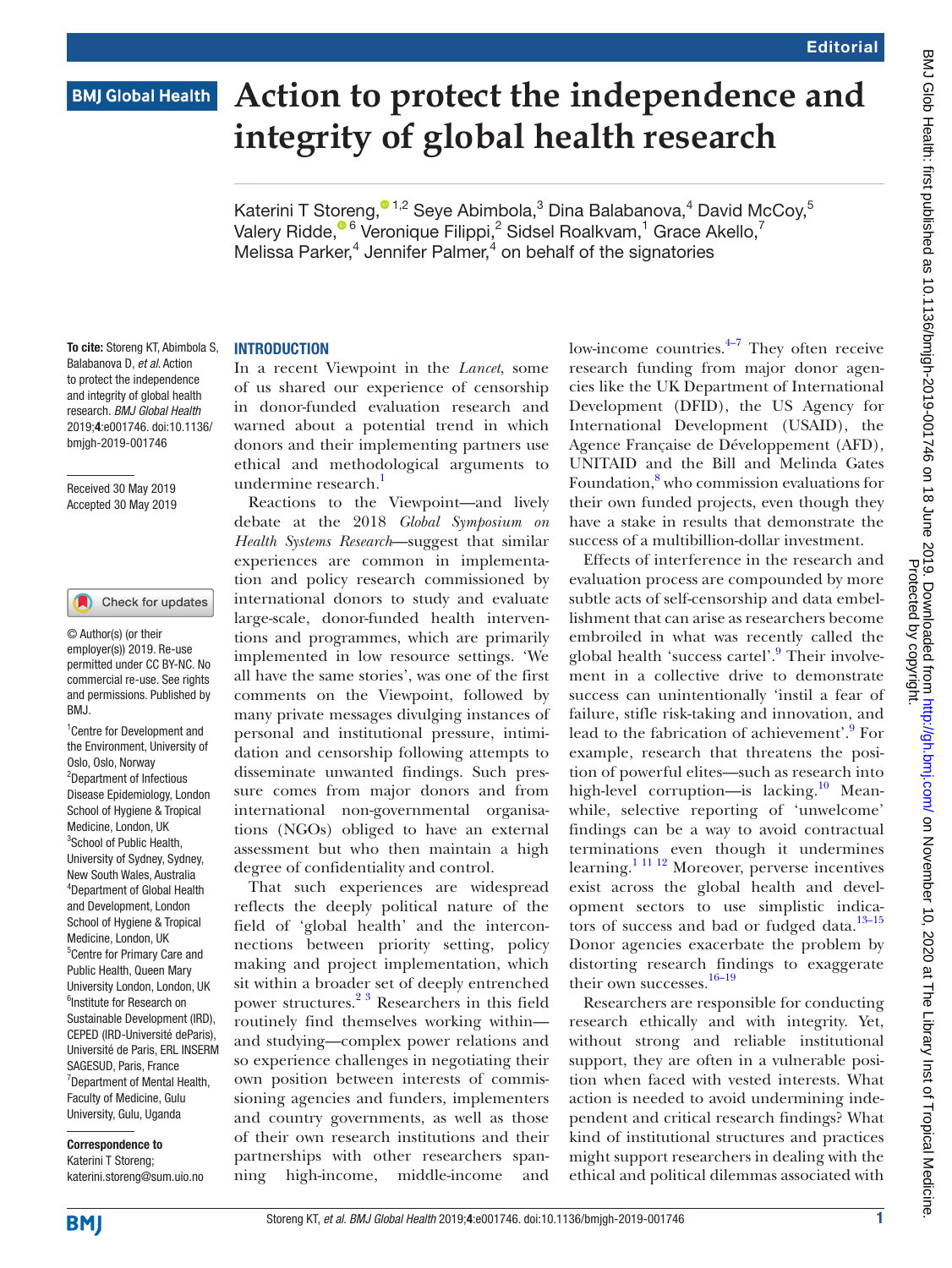the dissemination of (potentially) contested research findings and evaluation results?

To start a discussion on ways forward, we invited input from an international network of global health, health systems and policy researchers from diverse disciplines. Below, we discuss suggestions, endorsed by more than 200 researchers based in 40 different countries (see the full list of signatories below), on how the organisations that commission, undertake and publish research and evaluations can safeguard independence and integrity.

### Commissioning bodies

In the first instance, those commissioning external research must enable conditions for independence. Commissioning agencies should be transparent about the purpose and principles of external evaluation and research to their implementing partners and should commit to upholding the principles of good research: ethical, methodologically sound and responsive to population needs. They should specify in the grant contract to researchers that they can review and provide input but will not interfere in the design, data collection, analysis or dissemination of any findings and that they fully commit to making all findings publicly available, whatever their content, including through academic (peer-reviewed) publication. Contractual clauses that limit the dissemination of potentially critical findings—such as DFID's new standard terms and conditions for service contracts (including evaluations), which prevent researchers from embarrassing DFID or bringing it into disrepute<sup>[20](#page-4-8)</sup> should be deleted, since these terms jeopardise the independence of evaluation and research.

For each study, an independent research oversight committee should be established. The committee should include a broad range of stakeholders to avoid institutional bias and linkages with key funders, as well as fairly selected representatives from the communities that are being studied or civil society organisations who can assess the potential benefits and risks generated by the research. A key mandate of oversight committees would be to identify potential conflicts of interests and develop guidelines on rules of engagement between the commissioners and researchers. Such committees should be in a position to intervene or arbitrate if conflict arises, such as if the commissioner or implementing partners pressure, harass or threaten researchers, or if implementing partners feel that the researchers have misrepresented, traduced or misunderstood their work.

To prevent undue influence, donor agencies who commission research and evaluations should develop strong accountability measures between their operational departments and their research and evaluation departments. For example, it is well known in clinical medicine that pharmaceutical industry-funded trials are more likely to produce positive, flattering results than are independently funded trials.<sup>21–25</sup> It is time to debate this important issue in global health too and to

ask the question as to whether donor agencies *should* issue tenders for, commission and oversee evaluation and research involving their own programmes or whether it would be better for an arm's length body to do so. To increase transparency and reduce selective reporting of findings, we recommend establishing a global health evaluation registry, similar to existing clinical trial registries.[12 26](#page-4-10)

#### Researchers and research institutions

Today, universities and research organisations across the world depend heavily on external funding from government departments, private foundations and industry.<sup>2</sup>. Therefore, they have an important responsibility to prevent conflicts of interest in research contracts. While better core funding would strengthen research institutions' power over their own research priorities, they must also seek new ways to protect themselves from interference from external funders. Senior leadership in academia has a responsibility to discuss and develop terms of research with both funders and implementers. They should scrutinise all grants carefully and refuse those that have unfavourable contractual provisions (eg, those that limit researchers from disseminating potentially critical findings).

Senior leadership should also create a supportive, collegial environment for all research staff facing attempts at censorship, including providing legal support when necessary and, ideally, referral to a cross-institutional or national ombudsperson who can serve as a reference point for particular research areas or disciplines. They should extend support to individuals subcontracted to conduct research on behalf of institutions, who may be in especially vulnerable positions.

In addition, senior leadership should encourage methodological and disciplinary diversity to capture complexity and value the dissemination of both positive and negative research findings. Senior research staff being prepared to disseminate controversial and politically contentious analyses can pave the way for more junior researchers to do the same. Research ethics and integrity issues should be part of research training programmes. Research institutions can also provide researchers with access to mentors external to their research group, particularly for junior staff with soft funding. Unions can play an important role if institutional leadership fails.

#### Ethics and research governance committees

Ethics committees play a crucial role in ensuring the independence and integrity of research. Researchers seek approval from ethics committees, usually both at their research institutions and in the countries in which research is undertaken. Such committees have a remit to safeguard ethical conduct of research and protect the rights and welfare of research subjects, and primarily draw on biomedical research paradigms to do so. Although research ethics committees do often consider the safety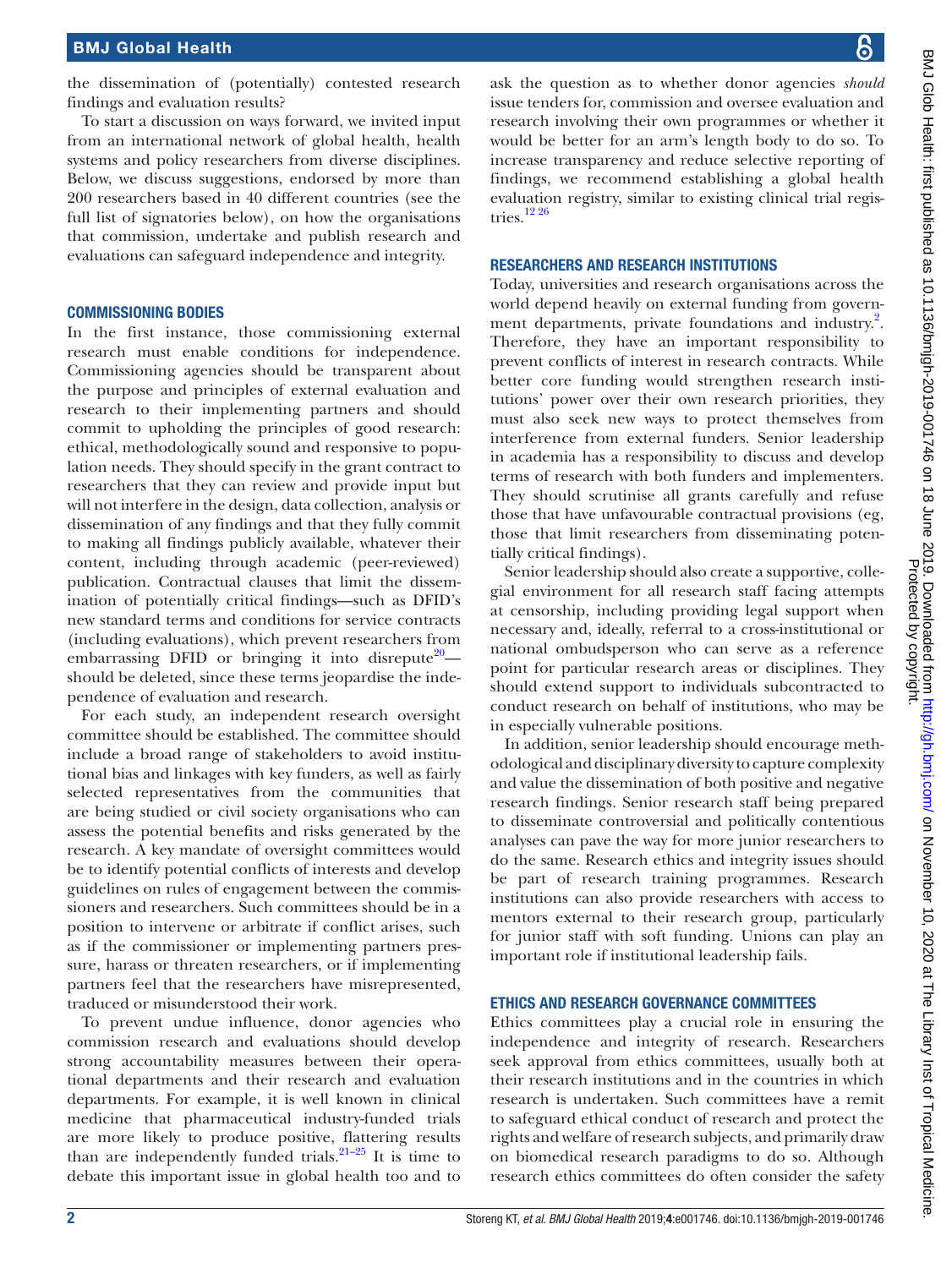risks posed to individual researchers (injury and incarceration), they do not typically consider concerns about protecting the researchers from interference and threats to their credibility. Therefore, they could play a fuller role in helping researchers navigate related unforeseen ethical dilemmas that arise in the course of research. For example, they can provide guidance on whether to extend protections intended for *individual* research subjects (eg, to 'do no harm') to *organisations*. They could also advice researchers on how to balance their ethical obligations to research participants and their obligations to wider society in the face of pressure from vested interests.[27](#page-4-11)

Ethics committees should have representation from different research fields, with members who are trained in the epistemological and methodological bases of different disciplines[.28](#page-4-12) In addition, procedures for ensuring the independence of ethics committees are vital to prevent a situation in which members' close ties to senior management, funders, ruling parties, governments or commercial interests lead them to use regulatory frameworks to shut down 'unfavourable' or disruptive research.

University research governance offices, where they exist, can complement ethics committees by protecting the rights and welfare of researchers especially where research challenges powerful agendas. They can offer advice and arbitration assistance to researchers on conflicts of interest arising in relation to external research funding. They can monitor for instances of unethical practice to enable research institutions to push back if powerful external actors manipulate research ethics regulations to constrain the research process, as some British universities have done in the past. $29$  Research institutions should develop clear value statements and commit to implementing them through their ethics and governance protocols.

#### Academic journals and editors

The current practice is that academic journals ask or expect authors to declare any conflicts of interest relating to a publication. Journals ought to be challenging of these statements and refrain from publishing what is stated by authors in cases when it is obvious there is a gross conflict. Additional conflict of interest statements should be required from any co-authors that are part of the funding organisation. This can prevent funders from putting pressure on researchers to be included as co-authors of papers emanating from the research and use this role to influence how the results are reported.

Academic journal editors have considerable potential to contribute towards dismantling the 'success cartel' within global health, for example, by publishing negative findings, and encouraging papers that explain the 'hows and whys' of both positive and negative findings.<sup>[30](#page-4-14)</sup> This includes process evaluations and in-depth political and social analyses of global health policy and practice, especially when these challenge the status quo. Editors

of academic journals that publish global health research and evaluations should create procedures to select diverse peer reviewers without a vested interest and support them to rigorously question manuscripts that present uncritical and unexplained success stories. Editors should ensure diversity among peer reviewers and moderate dialogue between authors and peer reviewers where, for example, junior authors can challenge unduly hostile or politically motivated reviews by senior academics. They should ideally invite commentaries and responses from donor agencies, NGOs, civil society members, policy makers and researchers from the countries in which research and evaluations have been commissioned.

#### **CONCLUSION**

The tensions between research ethics and the wider politics of the global health field are increasingly recognised. However, the repercussions of these tensions for individuals and research institutions need careful consideration. While 'rocking the boat' is uncomfortable and may threaten individual career progression and research institutions' external income, biased evidence can harm health programme beneficiaries and public trust in research. There are certainly no simple, fail-safe, technocratic quick fixes to resolving issues of power and politics, but the ideas proposed here should at least create better relationships between the institutions involved in commissioning, undertaking and publishing research, and feed into more sophisticated and thoughtful mechanisms of accountability, which do not simply re-enforce existing frameworks that favour accountability towards donors. The ideas we propose should be considered within broader discussions on how to address north– south power imbalances within the research community, and will hopefully catalyse wider action on protecting the independence of public universities and other research institutions globally. We believe this is necessary to enable researchers to hold power to account and advance informed and healthy debate on issues of public interest.

Acknowledgements We would like to thank the following individuals for substantive inputs to this editorial: Salla Atkins, Diego Bassani, Dominique Béhague, Uli Beisel, Antoine de Bengy Puyvallée, Karl Blanchet, Oriane Bodson Till Bruckner, Sarah Dalglish, Tanya Doherty, Lara Gautier, Asha George, Lucy Gilson, Nora Kenworthy, Sarah Hawkes, Kristine Husøy Onarheim, Shelley Lees, Frédéric le Marcis, Mehr Manzoor, James Pfeiffer, Emma Sacks, Rusla Anne Springer, Veena Sriram, Anne-Marie Turcotte-Tremblay, Lauren Wallace and Anthony Zwi. We would also like to thank Svea Closser, Judith Justice and Jeremy Shiffman for their part in the panel at the 2018 Global Symposium on Health Systems Research that sparked this discussion.

Signatories Abejirinde, Ibukun, *Independent Researcher and Consultant, Toronto, Canada*. Abimbola, Seye, *The University of Sydney, Australia*. Adebiyi, Babatope, *University of the Western Cape, South Africa*. Affun-Adegbulu, Clara, *Institute of Tropical Medicine/ University of Antwerp, Belgium*. Ahlgren, Jhon Álvarez, *Karolinska Institutet, Sweden*. Ahmad, Ayesha, *St George's University of London/ University College London, United Kingdom*. Akello, Grace, *Gulu Univerity, Uganda*. Al-Awlaqi, Sameh, *Independent consultant, Yemen*. Aloys, Zongo, *Ministere de la santé, Burkina Faso*. Amul, Gianna Gayle, *University of Geneva, Switzerland/ National University of Singapore, Singapore*. Arthur, Joshua, *Public Health Unit, Komfo Anokye Teaching Hospital, Ghana*. Asaduzzaman, Muhammad, *University of Oslo, Norway.* Asgedom, Akeza Awealom*, University of Bergen, Norway*. Assarag,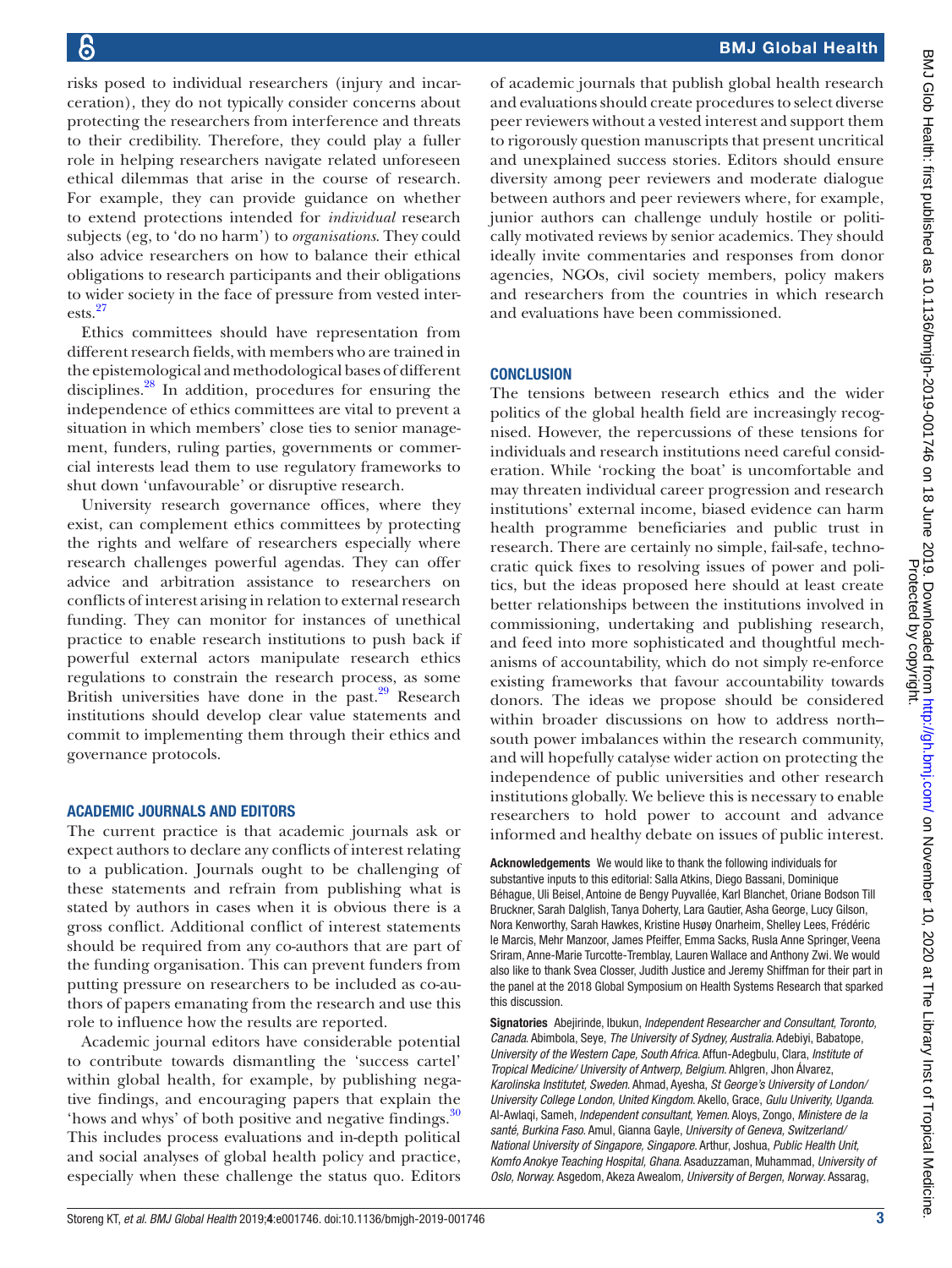# BMJ Global Health

Bouchra, *National School of Public Health, Morocco.* Atchessi, Nicole*, Université d'Ottawa, Canada*. Atkins, Salla, *Tampere University, Finland*. Badejo, Okikiolu, *Institute of Tropical Medicine/University of Antwerp, Belgium/APIN Public Health Initiatives, Nigeria*. Bærøe, Kristine, *University of Bergen, Norway.* Bailah Molleh*, Sustainable Health Systems, Sierra Leone,* Balabanova, Dina*, London School of Hygiene & Tropical Medicine, United Kingdom*. Bazzano, Alessandra, *Tulane University, USA*. Béhague, Dominique P., *Vanderbilt University, USA/Kings College London, United Kingdom*. Beisel, Uli, *University of Bayreuth, Germany.* Belaid, Loubna*, McGill University, Canada*. Bernays, Sarah, *London School of Hygiene and Tropical Medicine and School of Public Health/ University of Sydney, Australia*. Bhuiyan, Shafi, *University of Toronto, Canada*. Biermann, Olivia, *Karolinska Institutet, Sweden*. Birungi, Harriet, *Population Council, Kenya*. Blanchet, Karl, *London School of Hygiene and Tropical Medicine, United Kingdom*. Blystad, Astrid, *University of Bergen, Norway*. Bodson, Oriane, *Université de Liège, Belgium*. Bonnet, Emmanuel, *Centre IRD de Ouagadougou, Burkina Faso*. Bose, Shibaji, *Independant Consultant, Future Health System, Norway*. Bozorgmehr, Kayvan, *Bielefeld University/ Heidelberg University Hospital, Germany*. Brear, Michelle, *University of the Free State- Qwaqwa, South Africa*. Burgess, Rochelle, *University College London, United Kingdom*. Byskov, Jens, *University of Copenhagen, Denmark/University of Zambia, Zambia*. Carillon, Séverine, *Ceped, Université Paris Descartes/ L'Institut de recherche pour le développement (IRD), France*. Cavallaro, Francesca L., *L'Institut de recherche pour le développement (IRD), France*. Chabeda, Sophie, *KEMRI Wellcome Trust Research Programme, Kenya*. Chandler, Clare, *London School of Hygiene & Tropical Medicine, United Kingdom*. Chapman, Rachel *University of Washington, Seattle, USA*. Chikuse, Francis F., *Pathcare, Namibia*. Chinwe, Juliana Iwu, *Stellenbosch University, South Africa*. Cislaghi, Beniamino, *London School of Hygiene and Tropical Medicine, United Kingdom*. Closser, Svea, *Johns Hopkins Bloomberg School of Public Health, USA*. Colvin, Christopher J., *University of Cape Town, South Africa*. Cresswell, Jenny, *London School of Hygiene & Tropical Medicine, United Kingdom*. da Cunha Saddi, Fabiana, *Federal University of Goias, Brazil*. Daire, Judith, *Curtin University, Perth, Australia*. Dalglish, Sarah, *Johns Hopkins School of Public Health, USA*. de Brouwere, Vincent, *Institute of Tropical Medicine, Belgium*. de Sardan, Jean-Pierre Olivier, *Laboratoire d'études et de recherches sur les dynamiques sociales et le développement local (LASDEL), Niger*. Delvaux, Thérèse, *Institute of Tropical Medicine, Belgium*. Desgrées du Loû, Annabel, *L'Institut de recherche pour le développement (IRD), France*. Diallo, Brahima A., *MRC Unit The Gambia at London School of Hygiene & Tropical Medicine, The Gambia*. Diarra, Aïssa, *Laboratoire d'études et recherches sur les dynamiques sociales et le développement local, Niger*. Dixon, Justin, *London School of Hygiene and Tropical Medicine, United Kingdom*. Doherty, Tanya, *South African Medical Research Council, South Africa*. Dumont, Alexandre, *L'Institut de recherche pour le développement (IRD), France*. Eboreime, Ejemai, *National Primary Health Care Development Agency, Nigeria*. Engelbrecht, Beth, *Provincial Department of Health, Western Cape Government, South Africa*. Erikson, Susan, *Simon Fraser University, Canada*. Faye, Adama, *Université de Dakar, Senegal*. Filippi, Véronique, *London School of Hygiene & Tropical Medicine, United Kingdom*. Fischer, Sara, *Georgetown University, USA*. Fournet, Florence, *L'Institut de recherche pour le développement (IRD), Côte d'Ivoire*. Fox, Ashley M., *Assistant Professor, Rockefeller College of Public Affairs and Policy, University at Abany, USA*. Francis, Joel Msafiri, *University of the Witwatersrand, South Africa*. Gautier, Lara, *Université de Montréal, Canada*. George, Asha, *University of the Western Cape, South Africa*. Gilson, Lucy, *University of Cape Town, South Africa/London School of Hygiene and Tropical Medicine, United Kingdom*. Gimbel, Sarah, *University of Washington, USA*. Glenn, Jeff, *Brigham Young University, USA*. Gopinathan, Unni, *University of Oslo, Norway*. Gordeev, Vladimir S., *Queen Mary University of London/ London School of Hygiene & Tropical Medicine, United Kingdom*. Gradmann, Christoph, *University of Oslo, Norway*. Graham, Janice E. *Dalhousie University, Canada*. Gram, Lu, *University College London, United Kingdom*. Greco, Giulia, *London School of Hygiene & Tropical Medicine, United Kingdom*. Grepin, Karen, *Wilfrid Laurier University, Canada*. Guichard, Anne, *Université Laval, Canada*. Gupta, Pragya Tiwari, *Ethiopian Civil Service University, Ethiopia*. Guzman, Viveka, *Trinity College Dublin, Ireland*. Haaland, Marte E. S., *University of Bergen, Norway*. Häggblom, Anna, *Global Health Advisors, Norway*. Hagopian, Amy, *University of Washington, USA*. Hammarberg, Karin, *Monash University, Australia*. Handschumacher, Pascal, *Université de Strasbourg, France*. Hann, Katrina, *Sustainable Health Systems, Sierra Leone*. Hasselberg, Marie, *Karolinska Institutet, Sweden*. Hawkes, Sarah, *University College London, United Kingdom*. Howard, Natasha, *London School of Hygiene & Tropical Medicine, United Kingdom*. Hurtig, Anna-Karin, *Umeå University, Sweden.* Hussain, Sameera*, University of Ottawa/ Canadian Society for International Health, Canada*. Hutchinson, Eleanor, *London School of Hygiene and Tropical Medicine, United Kingdom*. Idoteyin, Ezirim, *National Agency for the Control of AIDS, Nigeria*. Infanti, Jennifer J., *Norwegian University of* 

*Science and Technology, Norway*. Irwin, Rachel, *Lund University, Sweden*. Islam, Shariful, *Deakin University, Australia*. Joarder, Taufique, *FHI 360- Bangladesh Office, Bangladesh*. John, Preethi, *Chitkara University, India*. Johnson, Ermel, *West African Health Organisation, Burkina Faso*. Johri, Mira, *Université de Montréal, Canada*. Justice, Judith, *University of California San Francisco, USA*. Kaboré, Charles. *Centre National de la Recherche Scientifique et Technologique, Burkina Faso*. Kadio, Kadidiatou, *Centre National de la Recherche Scientifique et Technologique, Burkina Faso*. Kamwa, Matthieu, *HDM Consulting/Global Health/York University, Canada*. Kelly, Ann H., *King's College London, United Kingdom*. Kenworthy, Nora, *University of Washington Bothell, USA*. Kittelsen, Sonja, *University of Oslo, Norway*. Kloster, Maren Olene, *University of Oslo, Norway*. Kocsis, Emily, *Canadian Coalition for Global Health Research, Canada*. Koon, Adam, *Johns Hopkins University, USA*. Kumar, Pratap, *Strathmore University Business School, Kenya*. Lal, Arush, *London School of Hygiene & Tropical Medicine/London School of Economics, United Kingdom*. Lange, Isabelle, *London School of Hygiene and Tropical Medicine, United Kingdom*. Lanthorn, Heather, *IDinsight, USA*. Le Marcis, Frederic, *ENS de Lyon, France*. Lees, Shelley, *London School of Hygiene and Tropical Medicine, United Kingdom*. Lexchin, Joel, *York University, Canada*. Lie, Ann Louise, *University of Oslo, Norway*. Limenih, Gojjam, *University of Alberta/University of British Columbia, Canada*. Litwin-Davies, Isabel, *London School of Hygiene & Tropical Medicine, United Kingdom*. Lodda, Charles Clarke, *University of Bath, United Kingdom*. Lönnroth, Knut, *Karolinska Institutet, Sweden*. Manton, John, *London School of Hygiene and Tropical Medicine, United Kingdom*. Manzi, Anatole, *Partners in Health, USA/University of Global Health Equity, Rwanda*. Manzoor, Mehr, *Tulane University, USA*. Marchal, Bruno, *Institute of Tropical Medicine, Belgium*. Marten, Robert, *London School of Hygiene and Tropical Medicine, United Kingdom*. Matsui, Mitsuaki, *Nagasaki University School of Tropical Medicine and Global Health, Japan*. Mbewe, Allan, *University of Zambia, Zambia*. Mc Sween-Cadieux, Esther, *Université de Montréal, Canada*. McGoey, Linsey, *University of Essex, United Kingdom*. McNeill, Desmond, *University of Oslo, Norway*. Mendenhall, Emily, *Georgetown University, USA*. Méndez, Claudio A., *Universidad Austral de Chile, Chile*. Mirzoev, Tolib, *University of Leeds, United Kingdom*. Mohammed, Shafiu, *Ahmadu Bello University, Nigeria*. Moland, Karen Marie, *University of Bergen, Norway*. Molyneux, Sassy *KEMRI Wellcome Trust Research Programme, Kenya/ University of Oxford, United Kingdom*. Mumtaz, Zubia, *University of Alberta, Canada*. Murray, Susan Fairley, *King's College London, United Kingdom*. Nambiar, Devaki, *George Institute for Global Health, India*. Nelson, Erica, *London School of Hygiene and Tropical Medicine, United Kingdom*. Nieto-Sanchez, Claudia, *Institute of Tropical Medicine, Belgium*. Norheim, Ole Frithjof, *University of Bergen, Norway*. Nouvet, Elysée, *University of Western Ontario, Canada*. Obare, Francis, *Population Council, Kenya*. Okungu, Vincent, *University of Nairobi, Kenya*. Onarheim, Kristine Husøy, *University College London, United Kingdom*. Østebø, Marit Tolo, *University of Florida, USA*.Ouattara, Fatoumata, *L'Institut de recherche pour le développement (IRD), Togo/France*. Ozawa, Sachiko, *University of North Carolina at Chapel Hill, USA*. Pai, Madhukar, *McGill University, Canada*. Paina, Ligia, *Johns Hopkins University School of Public Health, USA*. Palmer, Jennifer, *London School of Hygiene & Tropical Medicine, United Kingdom*. Parashar, Rakesh, *Tata Institute of Social Sciences, India*. Parker, Melissa, *London School of Hygiene & Tropical Medicine, United Kingdom*. Paul, Elisabeth, *Université libre de Bruxelles, Belgium*. Peeters, Koen, *Institute of Tropical Medicine, Belgium*. Pennetier, Cédric, *L'institut de recherche pour le développement (IRD), Côte d'Ivoire*. Penn-Kekana, Loveday, *London School of Hygiene & Tropical Medicine, United Kingdom*. Peters, David, *Johns Hopkins University Bloomberg School of Public Health, USA*. Pfeiffer, James, *University of Washington, Seattle/Health Alliance International, USA*. Pot, Hanneke, *University of Oslo, Norway*. Prashanth, N.S., *Institute of Public Health, Bangalore, India*. Preston, Robyn, *CQ University, Australia*. Puyvallee, Antoine de Bengy, *University of Oslo, Norway*. Rahmalia, Annisa, *Radboud University Medical Center, Netherlands*. Reid-Henry, Simon, *Queen Mary, University of London, United Kingdom*. Ridde, Valéry, *L'Université Paris Descartes/ L'Institut de Recherche pour le Développement, France*. Roalkvam, Sidsel, *University of Oslo, Norway*. Rodríguez, Daniela C. *Johns Hopkins School of Public Health, USA*. Ronse, Maya, *Institute of Tropical Medicine, Belgium*. Sacks, Emma, *Johns Hopkins School of Public Health, USA*. Samb, Oumar Mallé, *Université du Québec, Canada*. Sanders, David, *University of the Western Cape, South Africa*. Sarkar, Nandini, *D.P. Institute of Tropical Medicine, Belgium*. Sarriot, Eric, *Save the Children USA, USA*. Scheel, Inger Brummenæs, *Norwegian Institute of Public Health, Norway*. Schwarz, Thomas, *Medicus Mundi International Network, Switzerland*. Scott, Kerry, *Johns Hopkins Bloomberg School of Public Health, USA*. Seeley, Janet, *London School of Hygiene & Tropical Medicine, United Kingdom*. Seward, Nadine, *Kings College London, United Kingdom*. Shannon, Geordan, *University College London, United Kingdom*. Shearer, Jessica, *Health Systems Innovation and Delivery Program, PATH, USA*. Shelley, Katharine *Health Systems Innovation and Delivery Program, PATH, USA*. Sherr, Kenneth, *University of* 

႙